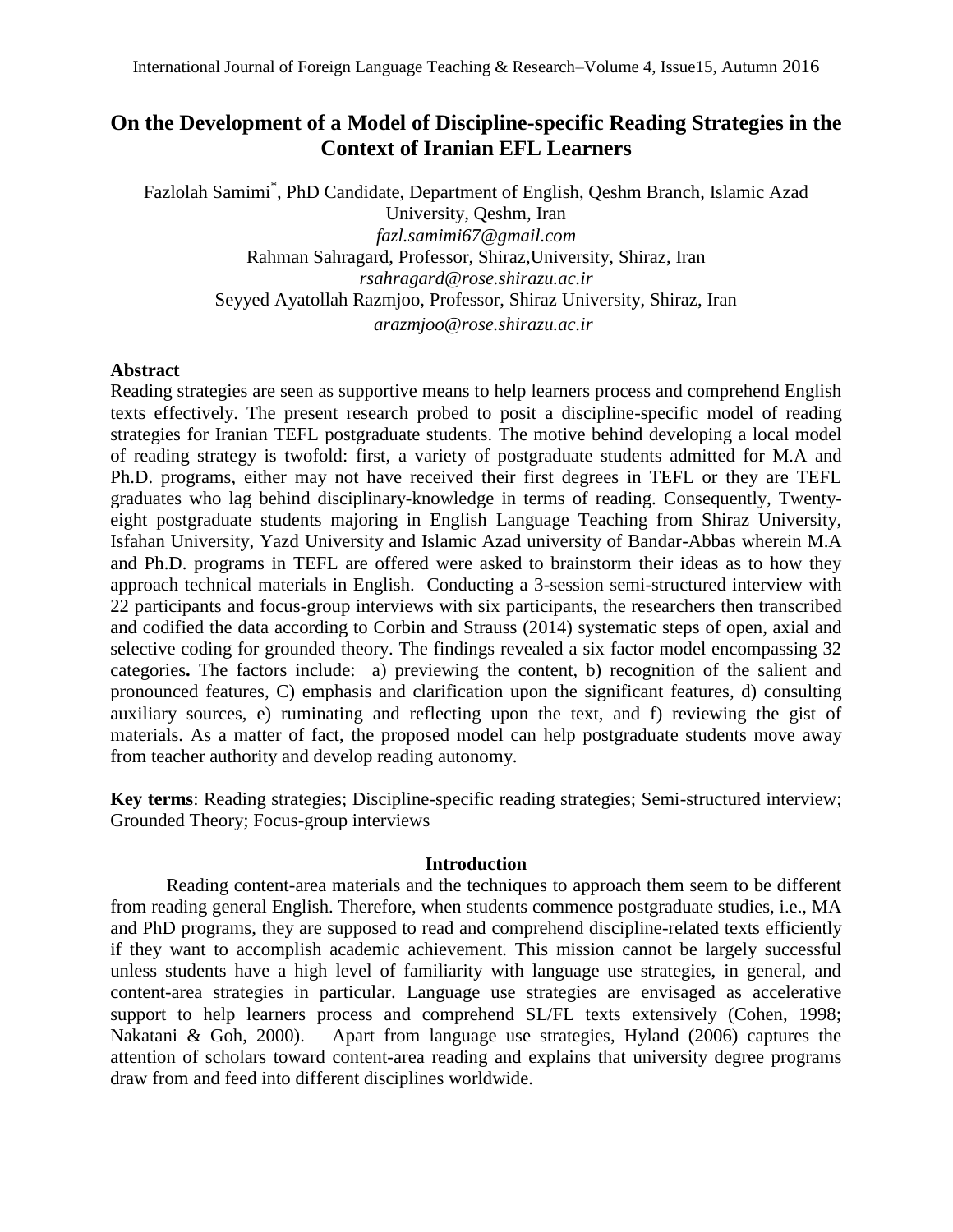As a matter of fact, the salience of research into reading strategies for academic programs has gained a considerable attention recently (Zare & Mobarake, 2011). Content-area or academic reading is a "purposeful and critical reading of lengthy academic texts for studying specific major subject-areas" (p.3). Leki (2001) also mentions "academic reading involves an extensive and indepth reading of texts, which are subject-explicit and include a through mixture of data from various sources. Dudley-Evans and Johns (1998) emphasize the skills that students pick up at undergraduate programs should be put into practice when they go through subject-specific English.

Moreover Erickson, Peters, and Strommer (2006) note that certain qualities are assumed to have developed on the part of postgraduate students during their graduate studies. Yet, it is very often reported that students lag behind the expectations. The weak performance of these learners can be spelled out thanks to the various features of academic texts and their length. Academic reading as Shuyun and Munby (1996) describe is a pondering, serious and multilayered process.

In simpler terms, Sohail (2016) goes on to say that students at university level are required to read discipline-specific texts regularly. Yet, they are not quite aware of the reading strategies. Consequently, it is perceived that the process of reading and comprehension of texts takes a fairly longer time As a matter of fact, the most prominent feature expected of an EFL learner to develop, as it seems, is reading academic texts (Levine, Ferenze, & Reves, 2000). Contrary to the very fact, a majority of EFL learners commencing their higher education are below the expectations required of an average reader of academic texts (Dreyer & Nel, 2003).

### **Literature Review**

Academic reading is a "purposeful and critical reading of lengthy academic texts for studying specific major subject areas" (Sengupta, 2000, p. 3). Furthermore, Faizah (2004) is of the opinion that academic reading is to the point and differs from daily reading. Jiménez, García, and Pearson (1996) further state that reading strategies are plans that readers use with open eyes to work out a text. Moreover, the main reason that academic and discipline–specific readings have received heightened attention in the last 10 years according to Levine et al., (2000) lie in the fact that techniques to peruse academic pieces are assumed unique and considered essential. Thus, university students should acquire such skills.

Alderson and Urquhart (1984), Grellet (1981) and Williams (1985) were the initiatives of research into content area- reading strategies. They specifically probed the profile of reading strategies used by students whose L1 was not English, yet they had to read subject-specific texts in English. In the last 30 years, a huge heed has been attained to research into learner strategies and strategy use for academic texts.

The discipline of TEFL is no exception. In other words, there is limited, if any, evidence as to the strategies that postgraduate students use to understand and process information when they read technical texts such as Teaching Methodologies, Testing, Research, etc. in the field of TEFL. Also, the available theory in the perceived domain lacks the orderly and guiding steps if taken assist the practitioners in the field. Since the 1990s, research into learner strategy has been revolving around issues such as the relationship between reading strategy and reading proficiency (Hosenfeld, 1977; O'Malley & Chamot, 1990), the influence of L1 on L2 strategy use (Hardin, 2001; Jimenez et al.), the role of culture and motivation on the use of reading strategies (Greaney & Neuman, 1990; Parry, 1993), strategy use for reading English for general and specific academic purposes in testing and non-testing contexts (chou, 2013) and test taking strategies (Cohen, 2006; Storey, 1997). Also, Previous research in the realm of academic reading has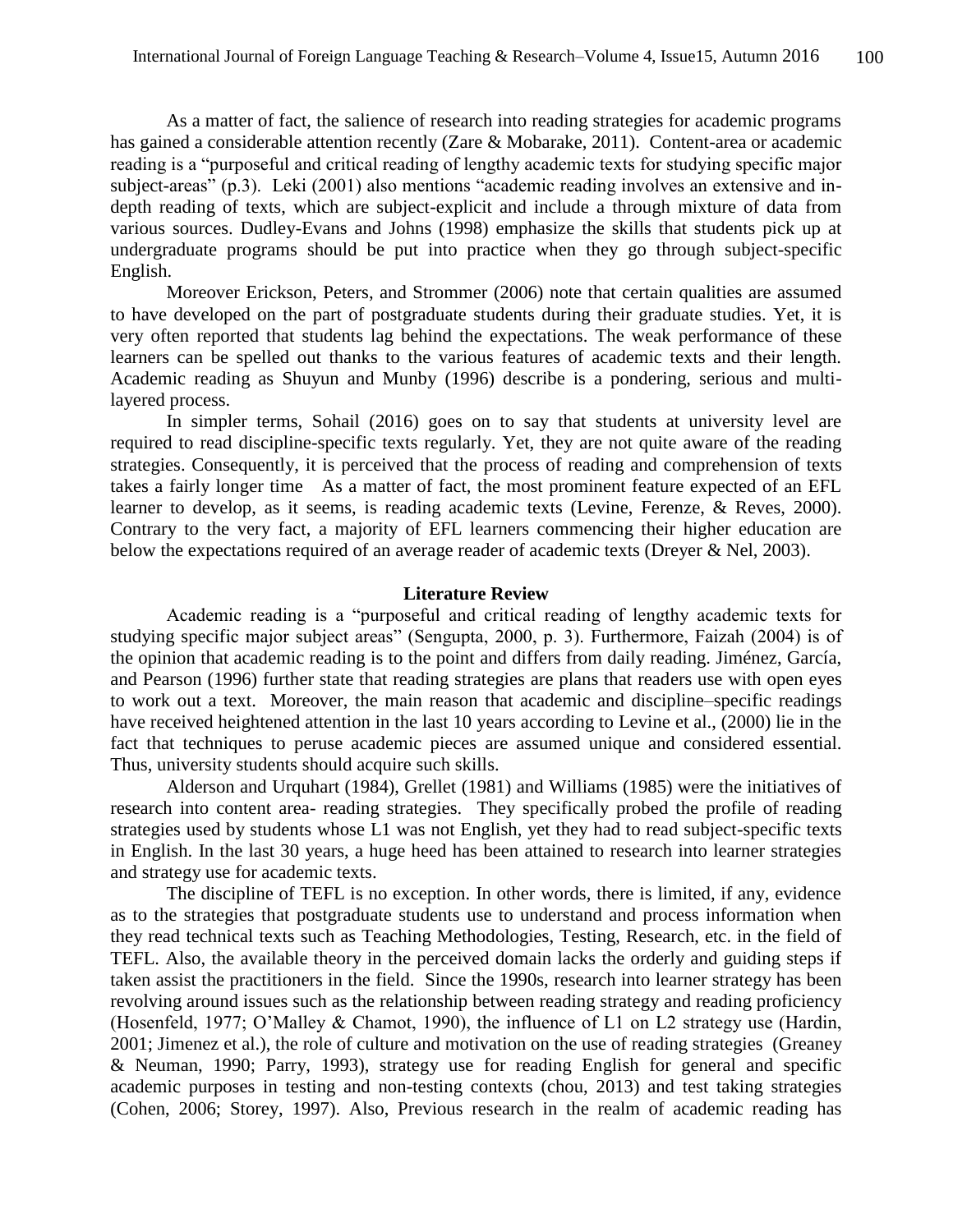looked into the strategies that capable and less capable readers employ (Anderson, 1991; Block, 1985; Yau, 2005) and strategies that are at the disposal of university students of different majors ( Sohail, 2015; chou 2013; Kasemsap & Lee, 2015; Boonkongsaen, Sujinpram & Verapreyagoon, 2016; chunlin, 2015; Dabiri, Rashidi, Saadat, Sahragard, & Alimorad, 2016). But, none of them has taken into account the strategy used by TEFL Postgraduate students.

Moreover, no existing model grounded in the TEFL postgraduate students' viewpoints has to-date tapped into the discipline-specific reading strategies so as to set forth a model of reading strategies in the context of Iranian postgraduate students.

As a result, the present research addresses this overlooked area as the researchers assume few or no studies have lent themselves to investigating TEFL postgraduate learners' strategies to theorize a model for them. Therefore, this study addresses the following research question:

1. What strategies do EFL learners use to understand and process information when they read technical texts such as Teaching Methodologies, Testing, Research, etc, and what kind of a model emerges as the result?

#### **Method**

This study is shaped in the form of a qualitative grounded theory approach. It looks into the interrelationship of dada inquiring about TEFL postgraduate students' discipline-specific reading strategy profile to propose a model of reading strategies in this regard.

### **Participants and Settings**

Twenty eight postgraduate students majoring in English teaching cooperated as the participants of this study. They were chosen according to snowball sampling from among four major universities in Iran, i.e. Shiraz University, Isfahan University, Yazd University and Islamic Azad university of Bandar-Abbas wherein MA and PhD programs in TEFL are offered. The prime reason why the researchers chose students from the aforementioned postgraduate schools lay in the fact that TEFL students were supposed to read content-area courses in English as soon as they commenced their studies. Although there were more students willing to take part in this study, due to the yardstick of data saturation, no new theme was likely to arise from the subsequent interviews. As a result, the number of participants was restricted to this particular number.

### **Instruments**

To gather data about discipline-specific reading strategies, semi-structured interviews were determined as the best option. Prior to holding the first semi-structured interview, the researchers developed certain general guiding questions or in other words, the interview protocol/guide. Mccraken (1998) argues that the use of interview guide is essential for the researchers, that is, the researcher has to attend to a variety of issues and at the same time achieve the very objective for which they desire. For an interview in the process of developing the interview questions, the researchers grasped a general insight of a fairly sufficient number of reading strategies by reviewing the related papers in the same vein and finally managed to come across six open-ended broad questions to be included in the interview guide.

At the next stage, the questions were piloted in advance with four interviewees available at Islamic Azad University of Bandar-Abbas. As the result, 2 out of 6 questions were reworded and two more broad questions were added to the guide. Also, this point should not be left unsaid that in grounded theory, there is no clear-cut border between the data collection and data analysis procedures. Moreover, the researchers benefited from simultaneous data collection and analysis as well as the follow up memos which were transcribed after each interviewee's talks. Hence, the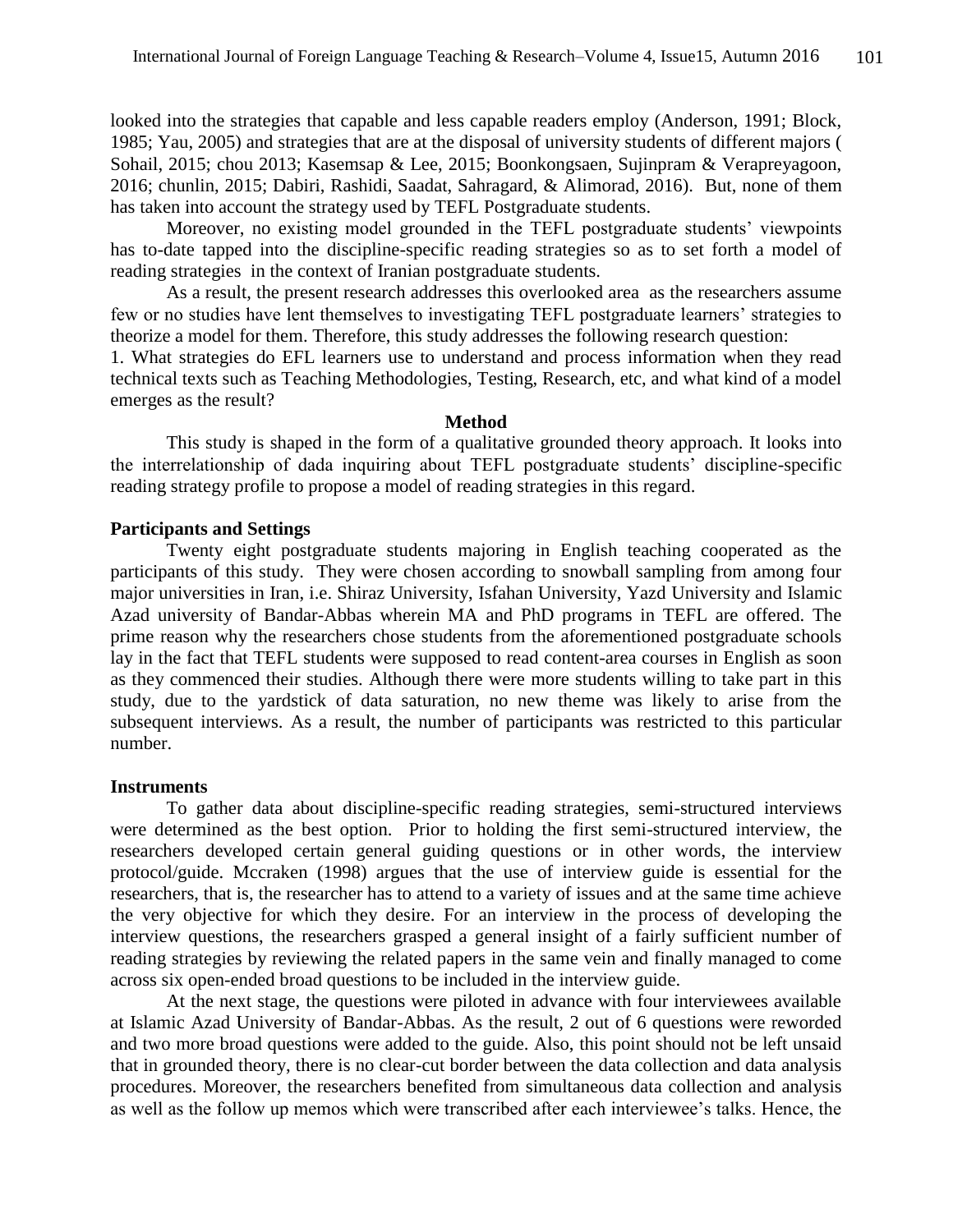final interview guide evolved over time (see appendix A). The inclusion of an interview guide had certain advantages: First, it ascertained the researchers that the domain has been properly covered and key issues are not left aside. Second, appropriate questions rather than impromptu ones with plausible wordings were posed.

### **Data collection Procedures**

The data of the present research were collected in three steps:

**Step 1:** at the beginning of the academic year 2016, a tentative interview guide/ protocol was developed. After reviewing the relevant body of research on reading strategies, the researchers realized six questions as appropriate to be included in the interview guide.

**Step 2**: the developed interview guide was trialed with four participants before it was used for the main study. The results of piloting the guide led to the refinement of protocol wordings and additions of two more questions.

**Step 3**: a 3-session interview was held with the same participant to elicit meaningful data. The first interview session meant to make the interviewee and interviewer familiar with each other, and also suggested the interviewees some ideas about the areas they are to be interviewed in the second session. The intermission between the first and the second session allowed the participants to reflect upon the matter and prepare themselves for the forthcoming session. Also, the researcher could consult the previous interviews and keep his interview guide up-to-date. The real interview was conducted with every participant face to face and in the form focus-group discussions in the second session. Certain sub-steps were followed by the researchers in the interview sessions:

a) The interviewees were allowed to use any language either L1 or L2 they felt comfortable with to freely express their viewpoints

b) They were informed about the purpose of the study and rest assured that their personal information would be kept confidential and their viewpoints would be used only for research purposes,

c) They were informed that their voices would be recorded and providing they agreed, the recorder was opened. Furthermore, before turning the recorder on the researchers asked few icebreaking questions to make the participants feel at ease.

d) The researchers took a neutral and facilitating stance and did not actually meddle into participants' talks unless they were discussing points off the main topic.

e) Back channeling signals (yeah, nods, uh-huh) and feedback were given to the participants to prevent them from feeling a monologue was running.

f) They were kept motivated to go on and freely express their idea

g) The researchers took notes of the main points and asked clarification questions at the end of the interview to make the points tangible for themselves

h) The researchers signaled the end of the interview by saying do you have anything else you would like to share with us and do you know anyone who can share his ideas with us?

At the third and the final interview session, the lame data and misunderstandings were targeted since the researchers analyzing the transcripts and filed notes of the last two sessions grabbed the opportunity to focus on the misunderstandings and vague points. As a result, they required the interviewees to return to the matter and clarify on it. Also, a synopsis of the salient points analyzed and transcribed by the researcher were copied and handed to the participants.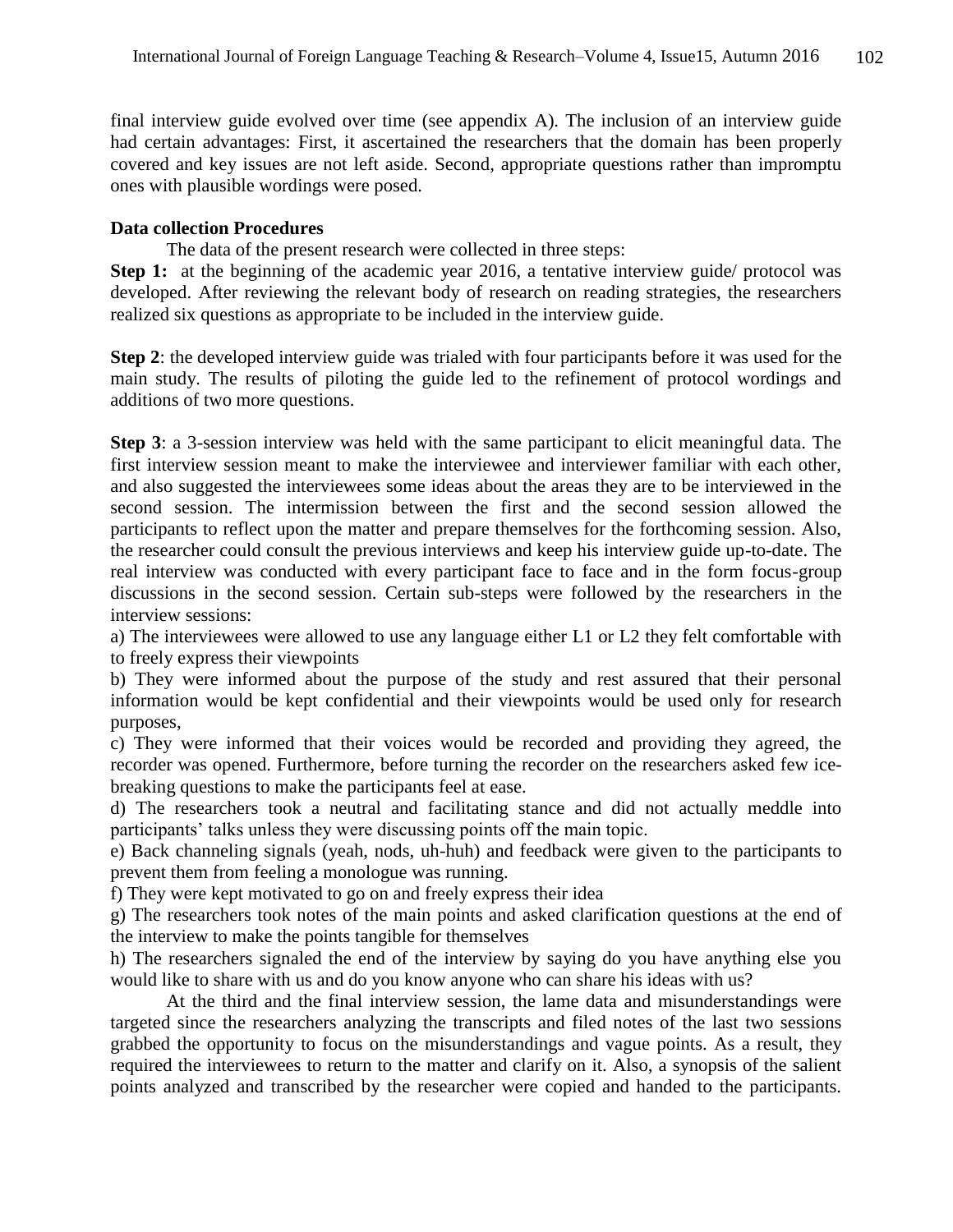Consequently, the participants reviewed their own view points and added/ removed any inconsistency.

As mentioned above, this procedure was one way of examining the accuracy of findings known as validity or credibility of finding. Reliability or dependability, however, shows that the approach used by the researcher is consistent across diverse researchers and different projects (Gibbs, 2007). In particular, the notion of dependability was ascertained through three steps. First, the researcher himself constantly compared the data with the assigned codes and the follow up memos to assure that the codes and their definitions concord the stretches of phrases/ sentences. Second, twenty percent of the data were independently cross-checked by two more coders and compared in terms of stability and consistency upon the given codes. As a result, consistency was achieved by more than 80% among the coders. Miles and Huberman (1994) recommend that consistency among coder be in accord at least by 80% for an acceptable qualitative dependability index. Third, the researchers and the coders held documented meetings and shared their independent coding in an attempt to reach agreement.

Credibility or authenticity, nonetheless, takes into account the accuracy of findings from the view point of researchers, participants and assumed readers (Cresswell & Miller, 2000). Put it differently, the researchers applied a variety of procedures to assess the trustworthiness/validity of findings to make the readers convinced the findings are accurate: a) the final description of the findings was given back to the participants to inspect if the data are in fact derived from participants' viewpoints. it is worth mentioning that a three-session interview was conducted for each and every participant in the present study, where in the third session, the transcription of every individual was given to him and he was given an opportunity to comment on the findings, this strategy in known as member checking. B) The researcher asked help from a peer debriefer to review the study and pose questions about the phenomenon under study. In short, an expert other than the researcher checked the genuineness of the data. C) The researchers also included an external auditor or an independent investigator who neither knew the researcher nor was familiar with the project to review the whole study. He went through the transcription and scrutinized the relationship between the research questions and the collected data. Finally, he agreed that the data are genuinely gathered, transcribed and interpreted.

### **Data Analysis Procedure**

Data analyses were carried out with the help of MAXQDA software. MAXQDA is an advanced analytical software for data of qualitative nature. The program brought about a faster and more accurate analysis of data. The first step in the analysis of data was familiarity and organization. Put it differently, the researcher transcribed the audio files recorded during each interview phase and read them several times. In addition, the field notes written for each and every interview session were added and matched to the transcriptions pertinent to each individual. After getting familiar with the data and making a thorough list of transcriptions, they were imported into MAXQDA software. Each transcription was given a name relevant to the place and the person with whom the interview sessions were held. On the whole, 28 datasets were inserted and sorted out in the software. Having organized the data, the researcher commenced the coding and reducing process in the grounded theory which comprises three distinct stages, namely, open coding, axial coding and selective coding. In the first stage, each transcription file was coded separately and the researchers coded important words or phrases in either in vivo codes or a label that best illustrated the gist of each segment. In short, the data were fractured into small segments and as many labels as possible were assigned to the data. Also, the software has an additional field wherein memos were added to the coded data. Memos, in fact, capture the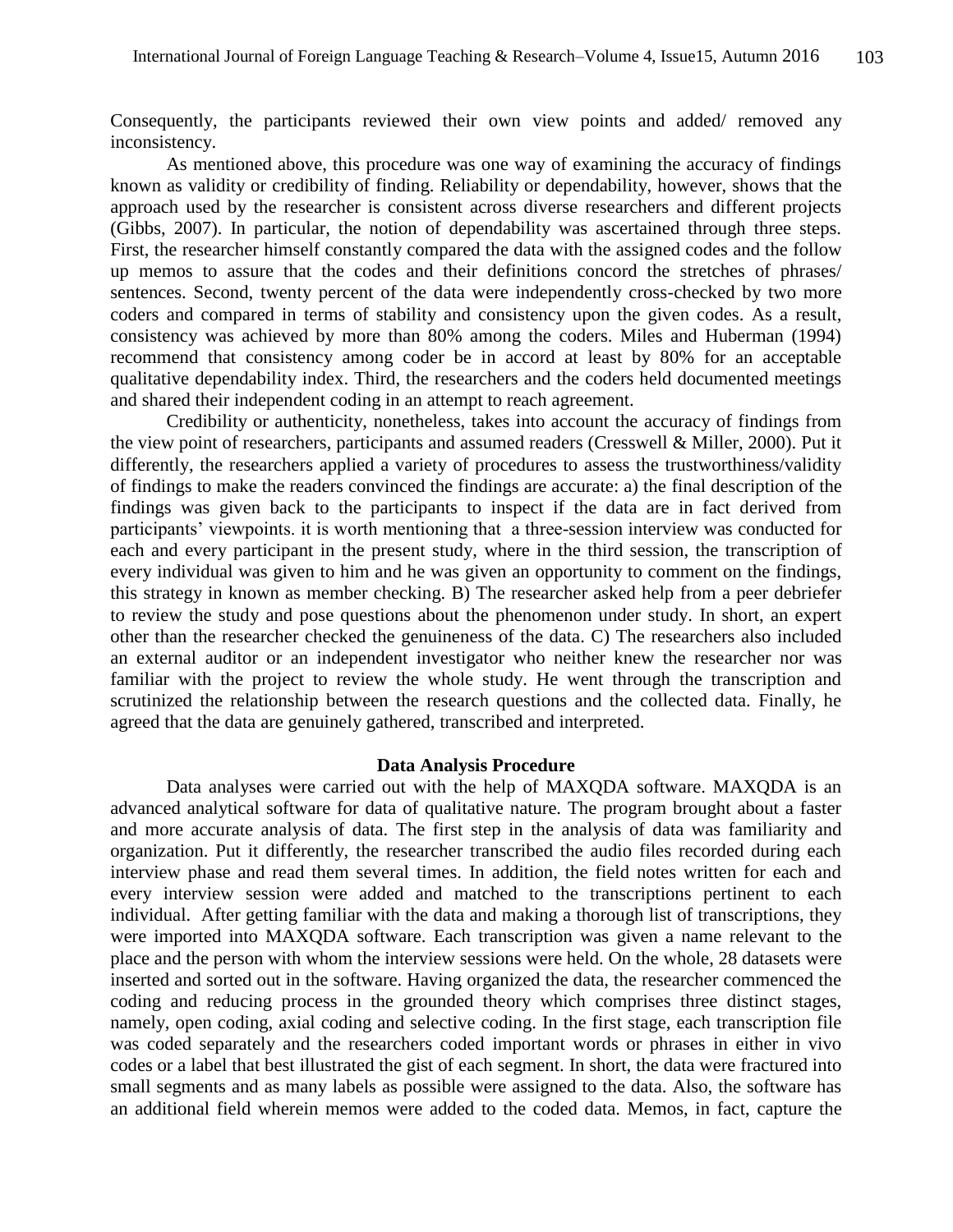thoughts and feeling of the researchers and play a major role in summarizing and organizing the data for the second stage. They also, help the researcher understand what a particular code indeed means. The final outcome of this stage was a large number of codes and their frequency of occurrences (244 codes).

After initial coding was over, the fractured data in the previous stage were connected and complied into workable categories (32 categories). In simpler terms it was the starting point of the reduction of a large number of codes and subcategories into smaller categories to frame a better understanding of data. At this stage, constant comparative method was applied to the data to combine the codes and group them into similar and/ or different groups. At the next and final stage which is called the most arduous of the three stages, selective coding was executed. Selective coding is, thus, the connection and amalgamation of categories into themes as the final integration of data. It is to a large extent a giant step toward the establishment of the overall model of discipline-specific reading strategies. In general, the researchers thought beyond the data and refined the categories into six themes with the help of previous models and existing body of literature. Therefore, the tentative model of discipline-specific reading strategies comprised six themes.

#### **Results**

In brief, six main factors were extracted as the consequences of grounded theory. These factors and the follow up examples are given in detail as follows:

### **A: Previewing the Content**

As elicited from participants' view points, this strategy embodies a pretty large number of sub-strategies. They can range from reading the title and having a perfunctory look at the body of text to skimming the text and finding out what a general impression of a text is. The other strategies of this type as pulled out from face to face and focus-group interviews contain activating background knowledge and previous schemata on the topic as the result of going fast through the lines of a text. Previewing also can help one realize whether he/ she is interested in the topic to peruse it to the end or it may not gear with your expectation, this strategy is labeled as 'identification of the text purpose' by the researcher. The following embraces comments taken from participants' viewpoints:

*1. First, I read the titlea1 and in case I can understand it, I have a perfunctory glance at its bodya2 .*

*2. I usually read or skim the text to the enda3 to obtain a general idea of the text.*

*3. I think and associate it with the previous materialsa4 I know. For example, I have studied a title before and a writer has the same opinion, for example Vygotsky has an idea and I want to see what another scholar is going to tell about that material.*

*4. Focus- Group: I first should know what the text is about. Is it technical, general or semitechnical and so on? In other words I prefer, first, to know the type of the text. Because I don't read the text unless I know why and for what purpose I am going throw a texta5.*

*5. The first strategy I use is skimminga6, that is, I try to obtain a general idea of the texta7 to see what the text is about. So I look at the title and headingsa9. Even, most of the time after this stage, I decide to read the material or put it aside.*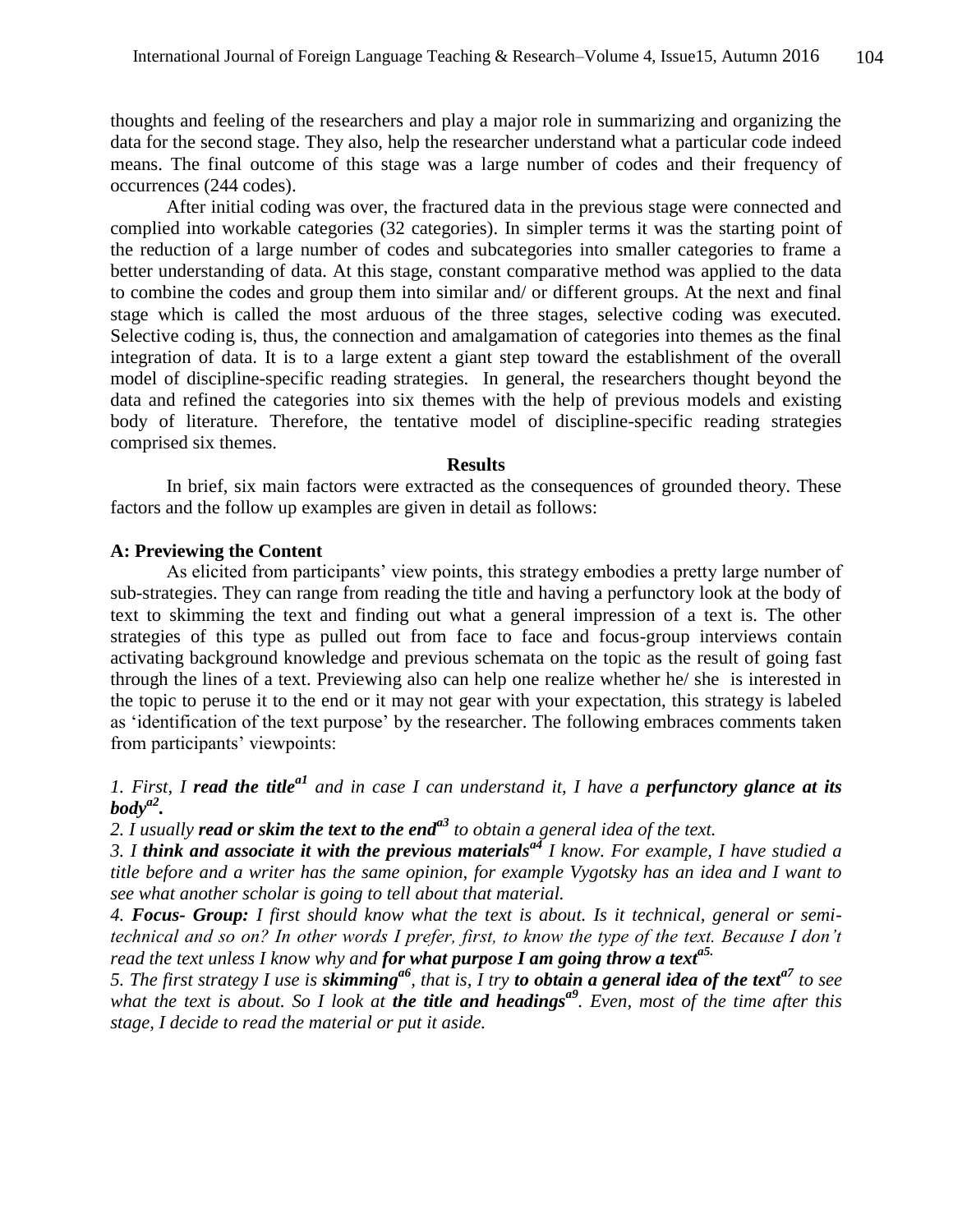

*Figure 1. Previewing and its related categories*

## **B: Recognition of the Salient and Pronounced Features**

Another highly reported strategy by postgraduates of TEFL is to recognize the important parts and leave out the unnecessary ones. This strategy, in brief, employs highlighting and underlying as two techniques which can remind the readers of the salient points. Skipping repetitive words, and additional examples are the other strategies of this type. Furthermore, the knowledge of paragraph writing and how it is formed is believed, by some students, to be informative. As a matter of fact, the organization of the main points in a paragraph follows a rather fixed format and, texts are organized in special ways. Thus, the readers can easily expect where the main point and the related examples are located. Moreover, pictorial signs such as tables and graphs in comparison to verbal signs are recounted to better help us realize the salience of the matter. Below are some genuine stretches of talk mentioned by postgraduate EFL learners:

*1. First, I give priority to the important pointsb1 and underline themb2. When we study technical texts, we have prior knowledge about them and our mind is not completely blank so we try to skip what we already know and highlight only the important pointsb3 .*

*2. I study a text very slowly for the first time but I do not intend to memorize it. It is only for the goal of finding important and unimportant pointsb4. I study the points with low pace so as to trace the important pointsb5 and leave no important point unseenb6 .*

*3. Salient points under each headingb7 or in separate paragraphs should be identified.*

*4. Focus Group: It means that I look for some signs in the textb8 in front of me. In doing so, I believe that pictorial signs such as tables and graphsb9 in comparison to verbal signs, can better help us comprehend the text at hand. I consider them general methods to study and comprehend a text.*

*5.Focus group: One of the methods to study and comprehend texts is that the reader pay attention to the organization of the textb10, I mean texts are organized in special ways, a text may have been organized chronologically, or based on the degree of importance, usageb11 and so on.*



*Figure 2. Recognition of the salient and pronounced features and its related sub-categories*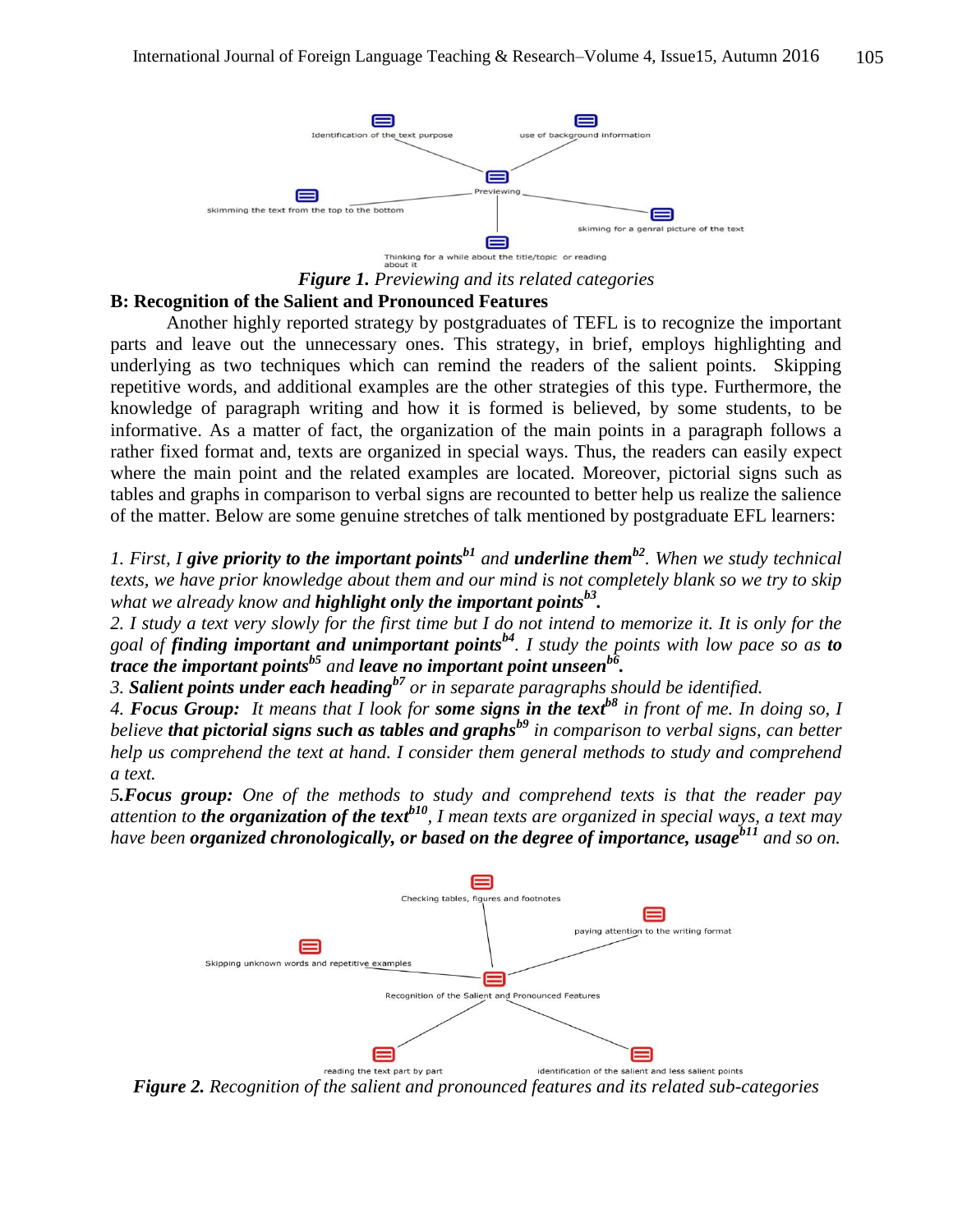### **C: Emphasis and Clarification upon the Significant Features**

A variety of strategies point to emphasis and clarification upon the salient features, for instance, reading or rereading highlighted sections, drawing pictures and outlines to capture the synopsis of a sequence of paragraphs. Equally important are strategies such as writing key words that are used frequently by a particular writer in the margin of a text to follow his/ her line of arguments, contextualization of difficult points to make sense of them. Moreover, patience and tolerance of ambiguous points as well as reading the important points aloud are specific strategies which are cited by postgraduate students in TEFL. In addition, summary and note writing with readers' own words in the margin of a text and writing the interpretation of a text in readers' first language are frequently reported in interview sessions. Altogether, paying attention to cons and counter issues and adding personally touched examples in real life to the reading points can help readers focus on the principal issues. Examples of afore-mentioned strategies are listed below:

*1. For the first time I read the text slowly but for the second time I read it aloudc1 .*

*Then I come back to read the important points loudc2 to learn and memorize them.*

*2. But if the text is of prime importance I might start to summarize and draw pictures in order to graphically summarize the issuec3 and have a mind map of itc4 but I do this in special occasions. 3. If I hesitate that I missed some points I read it for the third time to comprehend it well. Here, I write down its technical wordsc5 and I try to keep in my mind that a scholar has used such words a lot.*

*4. I retrieve the meaning of the word according to the contextc6 which it is used in.*

*5. Focus group: If an example is in another language or culture, although there is not an objective example in Farsi, I spend some time to comprehend that text. In other words, my ambiguity tolerance is highc7 and I have a bad feeling and am not satisfied with myself until I solve it.* 

*6. Focus group:* Something that I usually do here is that I hold a pencil in my hand and do two things: first **I highlight the important pointsc8** and second *I take notes of important points in my own language in the margins* <sup>c9</sup>of the pages in the form of a sentence or expression.

*7. Focus group: But we need to find a suitable equivalence for the word/ sentence in our first languagec10 to feel it with the lenses of the Persian language.*

*8. Focus group: As far as I have the same opinion as the writer, I do not pay much attention to the text. However, I pay more attention to those parts that I have a different opinion with the writec11 .*

*9. Focus group: It is part of the analysis of the text to compare real things in our life with what has been written in the textc12 to facilitate the process of understanding*.



*Figure 3. Emphasis and clarification upon the significant features*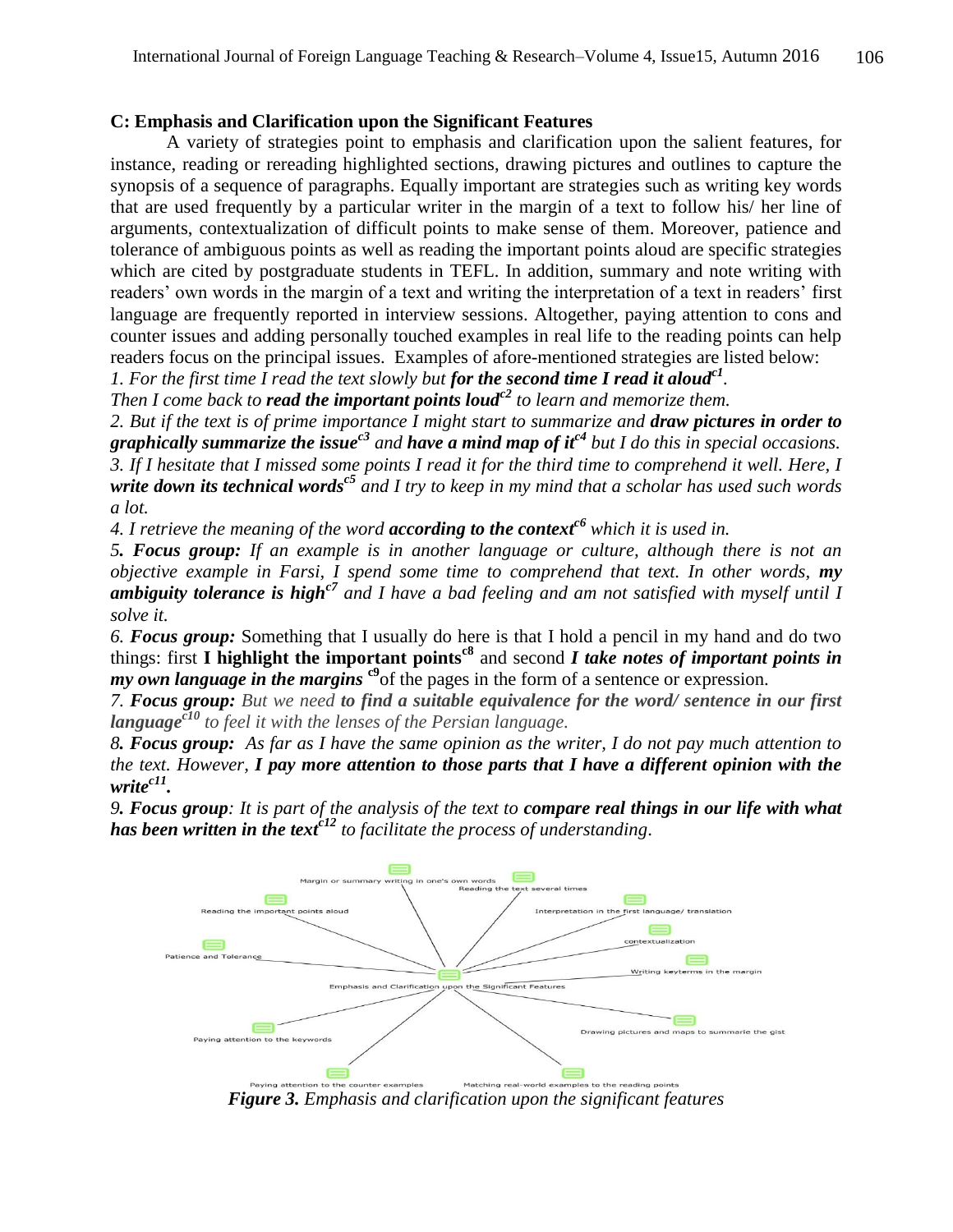#### **D. Consulting Auxiliary Sources**

Consulting auxiliary sources, operationally speaking, refers to sources other than the available reading text/ material to help the reader comprehend the text with meticulous lenses. Referring to external sources such as technical dictionaries and / or encyclopedias, consulting experienced peers and experts, goggling the key terms, reading the same topic on the other books or papers, inspecting the book reviews and extracted papers out of book/ thesis and checking the online power points presentations are the typical examples of this strategy. Genuine excerpts of the participants are listed below:

*1. The easiest and most effective way that comes to the mind of the reader is using the related technical dictionaryd1 that he has access to and helps him to understand the text better.*

2. *Second, whenever I do not understand a matter although I have read its definition, I send an email to those who are expert in the fieldd2 and ask them to explain and interpret it for me.* 

*3. I refer to the net and find simpler explanations of the vague issuesd3 in the book and search for the other related articlesd4 .*

*4. If I face problem in a text, I will check other books that have explained thed5 topic more easily. I usually have many several books about a course. If I see I cannot understand a topic in a book, I check the same topic in other booksd6 .*

*5. The other strategy I use when I have no time is book reviewd7. I use book review strategy for a book of 500 pagesd8 that I need to study it in a day.*

*6. An article extracted from that bookd9 is very useful.*

*7. Focus group: Even Power Points downloaded from the netd10 contain examples or pictures that help us understand ambiguous and complicated examples.*



*Figure 4. Consulting auxiliary sources*

### **E. Ruminating and Reflecting upon the Text**

After the prominent information had been processed in the previous stages and a rather rudimentary understanding of information was achieved, the next phase is to think deeply about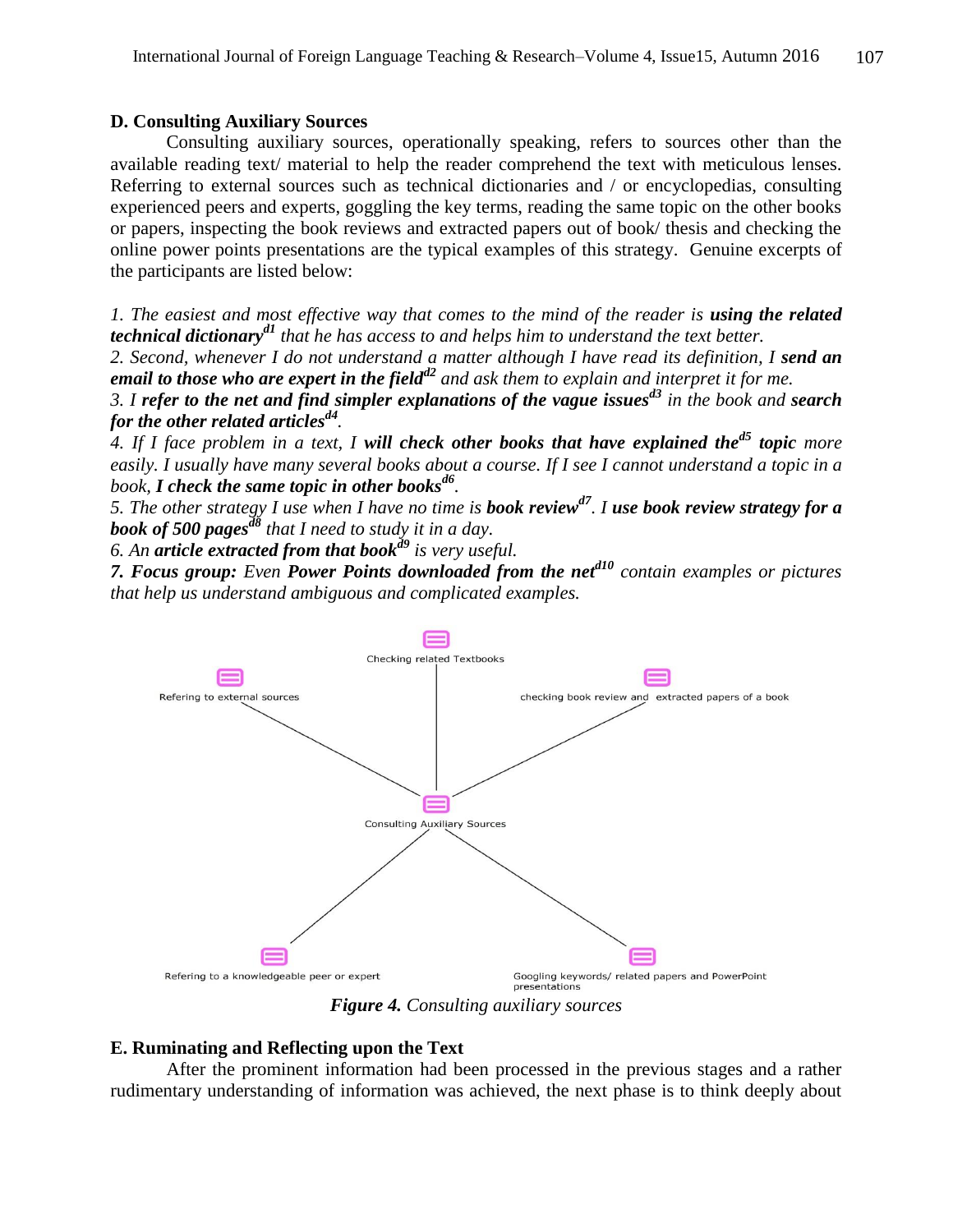the information pulled out from the content. In other words, the reader should analyze the content from different angles, and sort it out into codes or/ and maps that can be easily returned to later at any time. Strategies of this type involve critical thinking, returning to the read points during breaks to give them a second thought, focusing on the summarized points to fill in any possible gaps the reader assumes might exist in his/ her informational pyramid as well as matching details to the whole picture to frame a complete and organized thought from top to bottom. In the following lines, real utterances of participants are summarized:

*1. When I comprehend a part of a text, I stop for a while and give it a second thoughte1. In other words I ponder over the matter to make it stay in my minde2 properly. In many cases, I might reject the idea mentioned by the authore3 or I myself present a more comprehensive explanatione4 . I, generally, believe in critical thinkinge5 .*

*2. Generally, I cannot sit in a place and finish my studies without intervalse6. I always find a convenient place and study a page then walk along for some minutes after that I start studying a new page. I always ponder about the matter during intervalse7 .* 

*3. It sounds natural to reflect upon my notese8 since my notes are the gist of the main points and create sequence among the items in terms of importance. Now, the text is more summarized and brief and I can focus on it moree9 and finally, I make logical relationship among theme10 .*

4. Having completed my studying, **I write an outline for myself and reflect upon ite11 to arrive at logical interpretation between and among itemse12 .**

*5. Focus-group: As I go through the text for the first time, I have no intention of organizing my information, but the story is different for the second time, points should be related to one another; paragraph by paragraph in order for the informational pyramid to get shapede13 and become neat otherwise I assume I have picked up nothing. It's a must.*



*Figure 5. Ruminating and Reflecting upon the Text*

### **F. Reviewing the gist of materials**

These strategies will come at play after information goes through channels of analysis, synopsis and organization. Consequently, the reader makes an attempt to instill the points into his mind. Typically, reviewing the summaries or the gist of materials either immediately or after a number of days, having a quick glance at the main heading or sub-heading and closing one's eyes to review the points from the scratch are among the possible instances of reviewing. Below are certain utterances pertained to this particular strategy: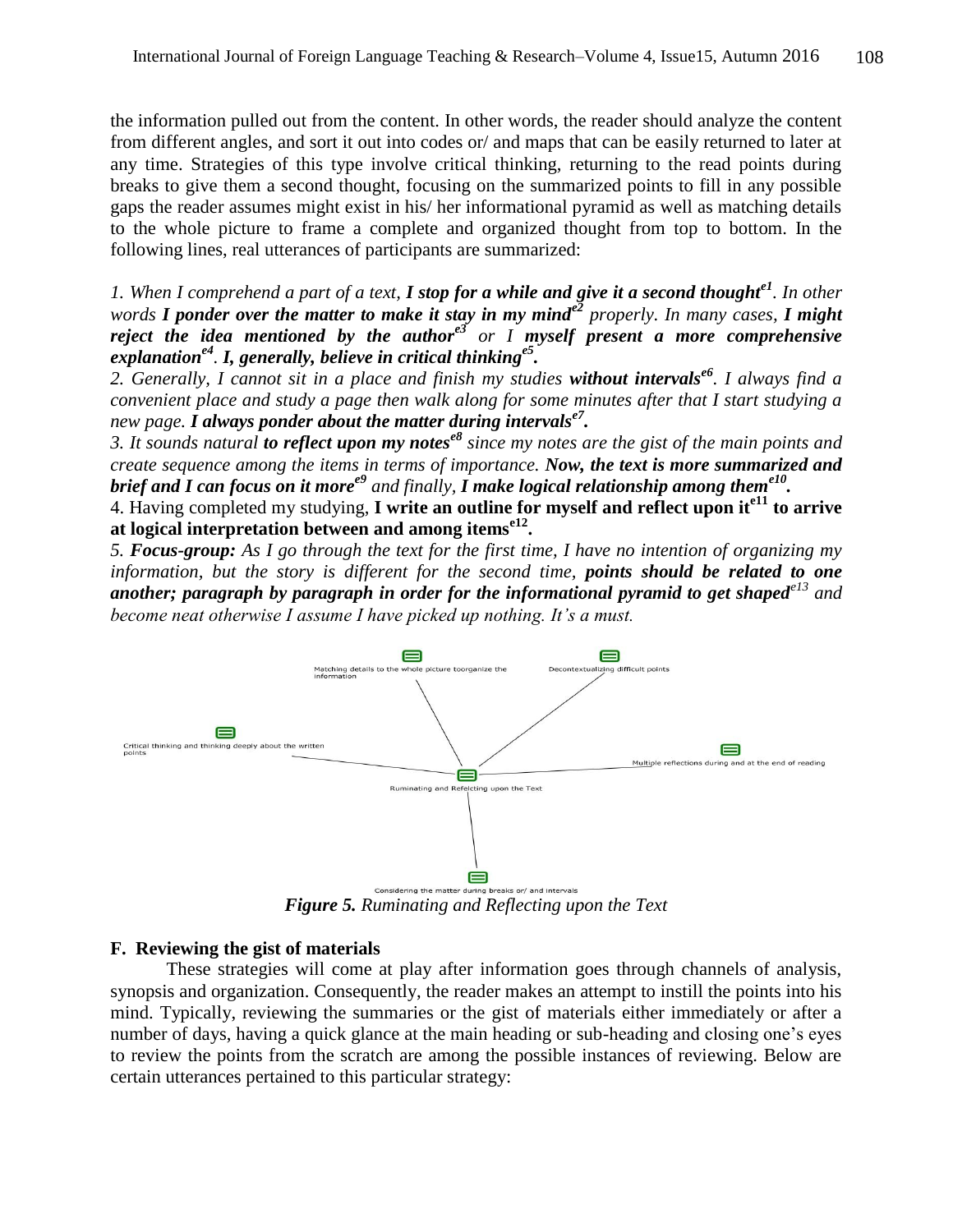*1. For the second time, I only review my own summaries and/ or highlighted pointsf1 .*

*2. Finally, I pull out the highlighted points and read or/ and them after two or 3 daysf2 .* 

*3. Review is an indispensable part of my readingf3, for instance, as I walking or doing household chores, I try to flashback on what I have readf4 .*

*4.When I finish reading the text once or twice carefully, I look at the main points I have readf5 , in other words, quicly I review the main headings and subheadings.*

*5. I summaries the main points and finally I return to my summariesf6 and read them.*



*Figure 6. Reviewing the gist of the materials*

### **The Emerging Model**

As stated in the method section, this model is grounded in the data which were collected from face to face interviews and focus-group discussions with Iranian TEFL Postgraduate students at Shiraz University, Isfahan University, Yazd University and Islamic Azad university of Bandar-Abbas. The data were, then, analyzed according to Strauss and Corbin's (2007) systematic approach for codification and analysis of the data. Accordingly, the final model involves six main themes (See figure 6) and 32categories (see Table 1).

| <b>Theme</b>                                                                 | Category                                                                                                                                                                                                                                          |
|------------------------------------------------------------------------------|---------------------------------------------------------------------------------------------------------------------------------------------------------------------------------------------------------------------------------------------------|
| <b>Previewing the Content</b>                                                | 1. Skimming for a general idea<br>2. Thinking about the title<br>3. Use of background information<br>4. Identification of the text purpose                                                                                                        |
| Recognition<br><b>Salient</b><br>of the<br>and<br><b>Pronounced Features</b> | 5. Paying attention to the Writing format<br>6. Checking Table, figures and charts<br>7. Identification of the salient and less salient<br>points<br>8. Skipping unnecessary words and repetitive<br>examples<br>9. Reading the text part by part |

*Table 1. The Gist of the Main Themes and Categories of the Preliminary Model of DSRS*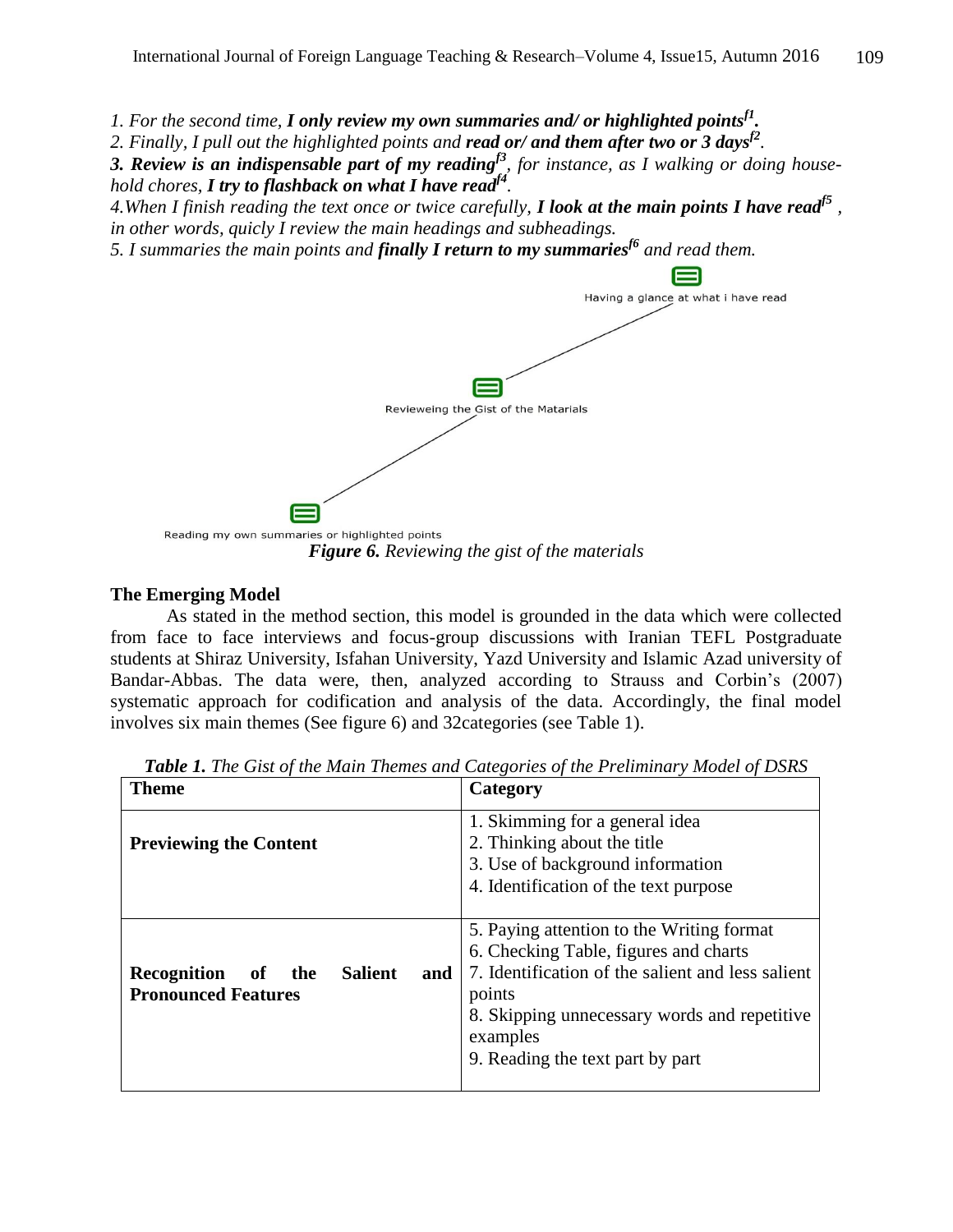| Emphasis and Clarification upon the<br><b>Significant Features</b> | 10. Paying attention to the key words<br>11. Patience & tolerance<br>12. Reading the important points aloud<br>13. Margin or summary writing in one's own<br>words<br>14. Reading the text for several times<br>15. Interpretation in the first language/<br>Translation<br>16. Contextualization<br>17. Writing key terms in the margins<br>18. Drawing pictures and maps to summarize<br>the gist<br>19. Matching real-world examples to the<br>reading points<br>20. Paying attention to counter examples |
|--------------------------------------------------------------------|--------------------------------------------------------------------------------------------------------------------------------------------------------------------------------------------------------------------------------------------------------------------------------------------------------------------------------------------------------------------------------------------------------------------------------------------------------------------------------------------------------------|
| <b>Consulting Auxiliary Sources</b>                                | 21. Referring to external sources<br>22. Referring to a knowledgeable peer or<br>expert<br>23. Goggling key words on the net/ related<br>papers and PowerPoint presentations<br>24. Checking related textbooks<br>25. Checking book review & extracted<br>papers of book                                                                                                                                                                                                                                     |
| Ruminating and Reflecting upon the<br><b>Text</b>                  | 26. Critical thinking & thinking deeply about<br>the written points<br>27 to considerate the matter during breaks<br>and/ or intervals<br>27. Multiple reflections during and at the end<br>of reading<br>28.<br>Matching details to the<br>whole<br>picture/puzzle to organize the information<br>30. Decontextualizing difficult points                                                                                                                                                                    |
| <b>Reviewing the Gist of Materials</b>                             | 31.<br>Reading<br>summaries<br>my<br>own<br>or<br>highlighted points<br>32. Having a glance at what i have read                                                                                                                                                                                                                                                                                                                                                                                              |

As Table 1 shows, the emerging model of discipline-specific reading strategies comprises six main themes and 32 categories. The components of the model were taken from face to face and focus group discussions with postgraduate students in the field of TEFL. Analyzing the data, the proposed model of discipline-specific reading strategies was posited as follows in Figure 7.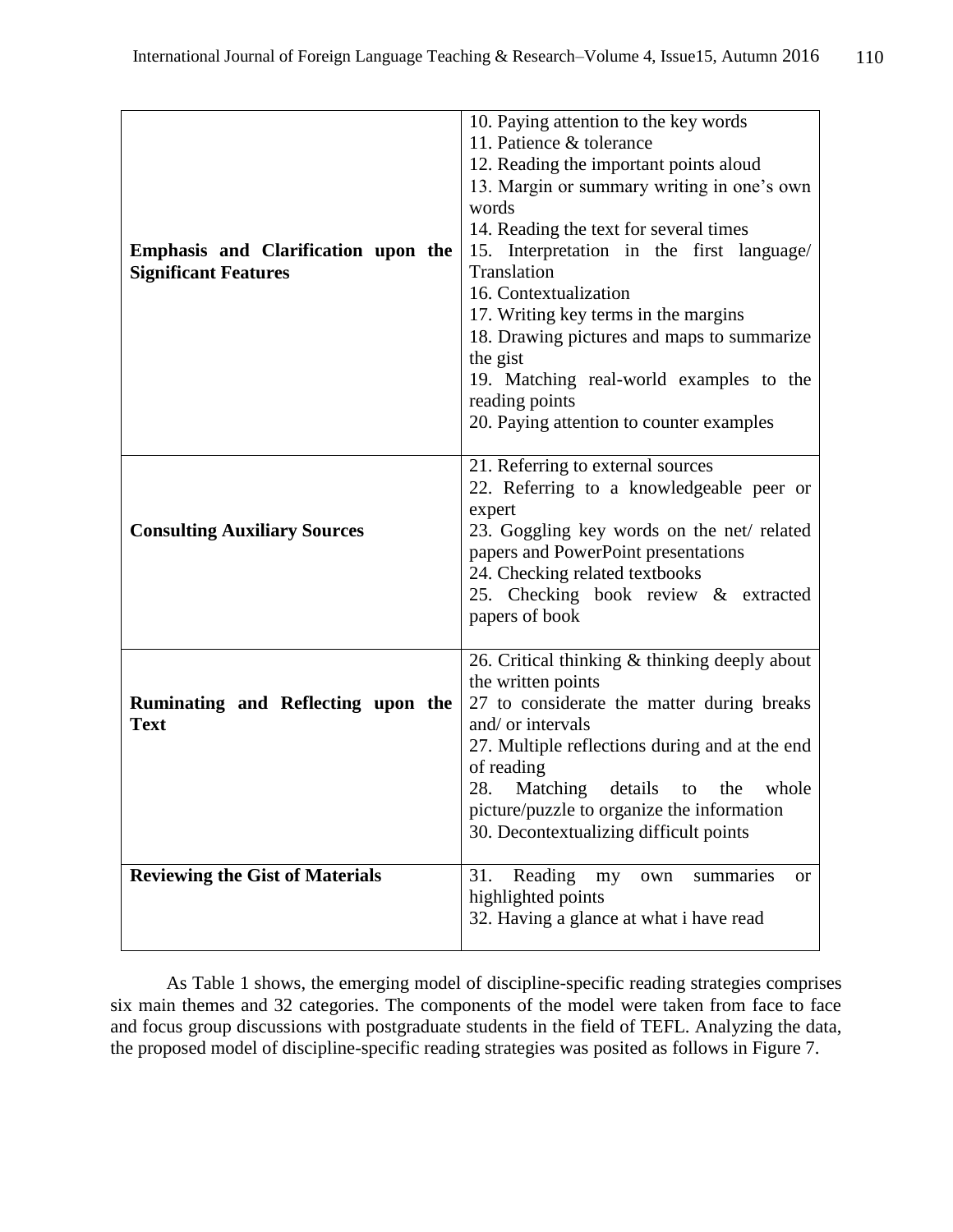

*Figure 6. Presented Model of discipline-specific reading strategies in the context of Iranian TEFL Postgraduate students*

#### **Discussion**

The results revealed six main discipline-specific reading strategies. Nasrolahi et al., (2015) found reading strategies as falling into three camps, i.e., rereading, while reading and post reading activities. The results of this study is congruent with their studies bearing in the mind that they found setting the purpose, skimming and background knowledge are three of the highly employed strategies among Iranian EFL students. Therefore, it can be assumed that previewing the content in this study is to some extents similar to pre-reading activities. Furthermore, while reading activities such as note-taking, summarizing and rereading are also used in their study, but recognition of the salient features as well as reflection upon the text seems to be two completely missing reading strategies. Unlike high school books which were the case of Nasrolahi et al., (2015) barely covering technical issues, discipline-specific texts are full of scientific and academic information which should be first identified, that is recognition of the salient features and then clarification. Even, this study has jumped one more step further and stressed the two strategies of thinking about what you study and critical thinking. Hence, the reader can accept/ reject or even reformulate and modify a piece of information.

As to third factor of this study, that is emphasis and clarification upon the main points; a couple of studies have provided confirmatory findings. For instance, patience and tolerance as well as reading the text several times has been recited very often by postgraduate EFL Learners. Hence, the findings support the idea that academic reading is a very thoughtful, purposeful, and serious process (Shuyun & Munby, 1996). In fact, readers should not take the points for granted and should tolerate the ambiguities and look for solutions to the ambiguities rather leave them behind and move forward. Moreover, the Findings of this study lend support to Askyela and Ercetin (2009). They maintained strategies such as summary writing, paraphrasing and the use of contextual clues are helpful tools to work out the meaning of a text.

Checking auxiliary sources 'the fourth factor' such as the use of online resources, simpler papers and easier explanations of difficult points and checking PowerPoint presentations are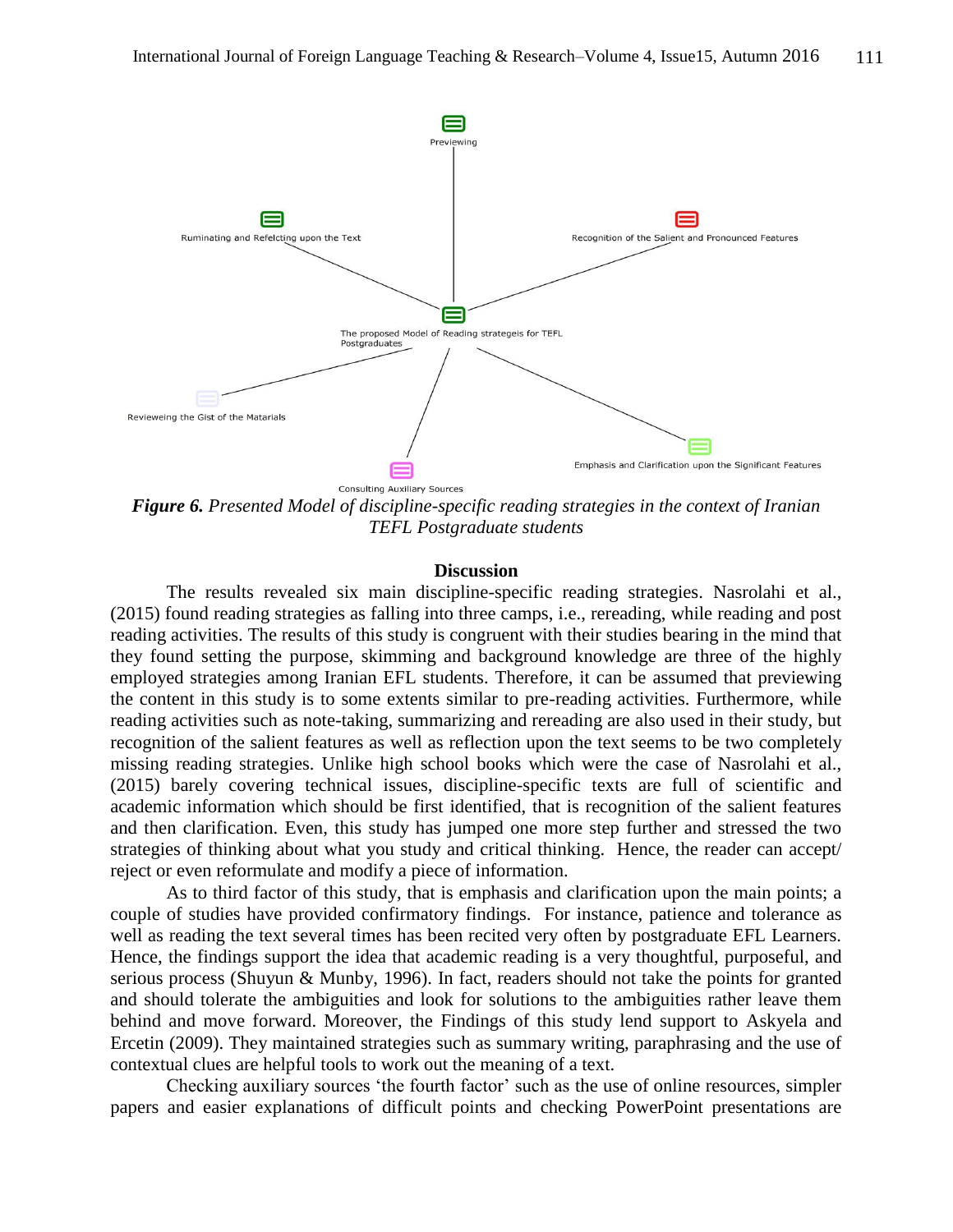barely reported in the literature. Nonetheless, they can be working solutions to help an individual become independent. Part of this tendency arises from the tenant that human beings tend to process the information that requires less cognitive efforts and more processing effects (Wilson & Sperber 2002). In other words, when participants check simpler explanations of a difficult text, they spend less cognitive effort to interpret the message and it has more effect on their understanding.

The fifth factor of this study 'ruminating and reflecting upon the text is' is also manifested in Sheory and Mokhtari's (2010) global reading strategies. They referred to critical thinking and critical analysis of the overall content of the study. Also, the results affirm Munby (1996) on the grounds that academic reading is thoughtful process.

The researchers did not find any trace of the sixth factor' reviewing the gist of the materials in the previous literature. Hence, the findings might add a missing compartment to the body of knowledge. To the researcher's best knowledge the implementation of this strategy consolidates the points in the mind of the reader.

Also, the findings of this study support Sheory and Mokhtari's (2001, 2002) model of reading strategies, but the neatness and the order of reading strategies components proposed in the present research can be touched upon more easily and used more practically In other words, if the six main themes proposed in the present model be followed meticulously and step by step by postgraduate EFL learners, a degree of certainty can be given to them to comprehend the text appropriately. Sheory and Mokhtari's model, although seems to be thorough in nature and embodies a variety of reading strategies, it may suffer from certain shortcoming. On the one hand, it cannot be easily understood by EFL learners and does not follow a hierarchical order in which a technical text should be approached. Moreover, it is general in nature and it cannot be advised as a proper model for discipline-specific reading texts. They look for generalizability rather than particularity of text and context. As it can be seen, the model posited in the present research discerns a more clear-cut picture of how a technical course should be approached and the gaps are properly filled. Hence, there is no jump from one strategy to another. Generally speaking, Sheory and Mokhtari's model seems to better represent strategies for approaching reading comprehension strategies; however, the present model delves in detail into the technical reading strategies used by Iran TEFL students.

#### **Conclusion**

This study concludes by proposing a model of reading strategies for TEFL postgraduate students. As a matter of fact, the proposed model can help postgraduate students move away from teacher authority to students' autonomy in terms of technical reading. In other words, they would be mindful of different and varied reading strategies and can control and reflect upon their own strategies. As a result, they might use reading strategies more effectively.

This shift from teacher autonomy to learner autonomy has been suggested in the postmethod area where the focus lies more on learner-centered curricula. Congruent to swap of teachers and students' roles in the contemporary era, the proposed model can contribute to rolereplacement of teachers and students since it has been derived from students' own view points for their own benefit. Little (1991) argues that learner autonomy is "'essentially a matter of the learner's psychological relation to the process and content of learning-a capacity for detachment, critical reflection, decision-making, and independent" (p. 4). As a result, students are assumed to lead their own learning and take more active roles. Reading disciplinary materials is one of the areas where learner autonomy can be practiced.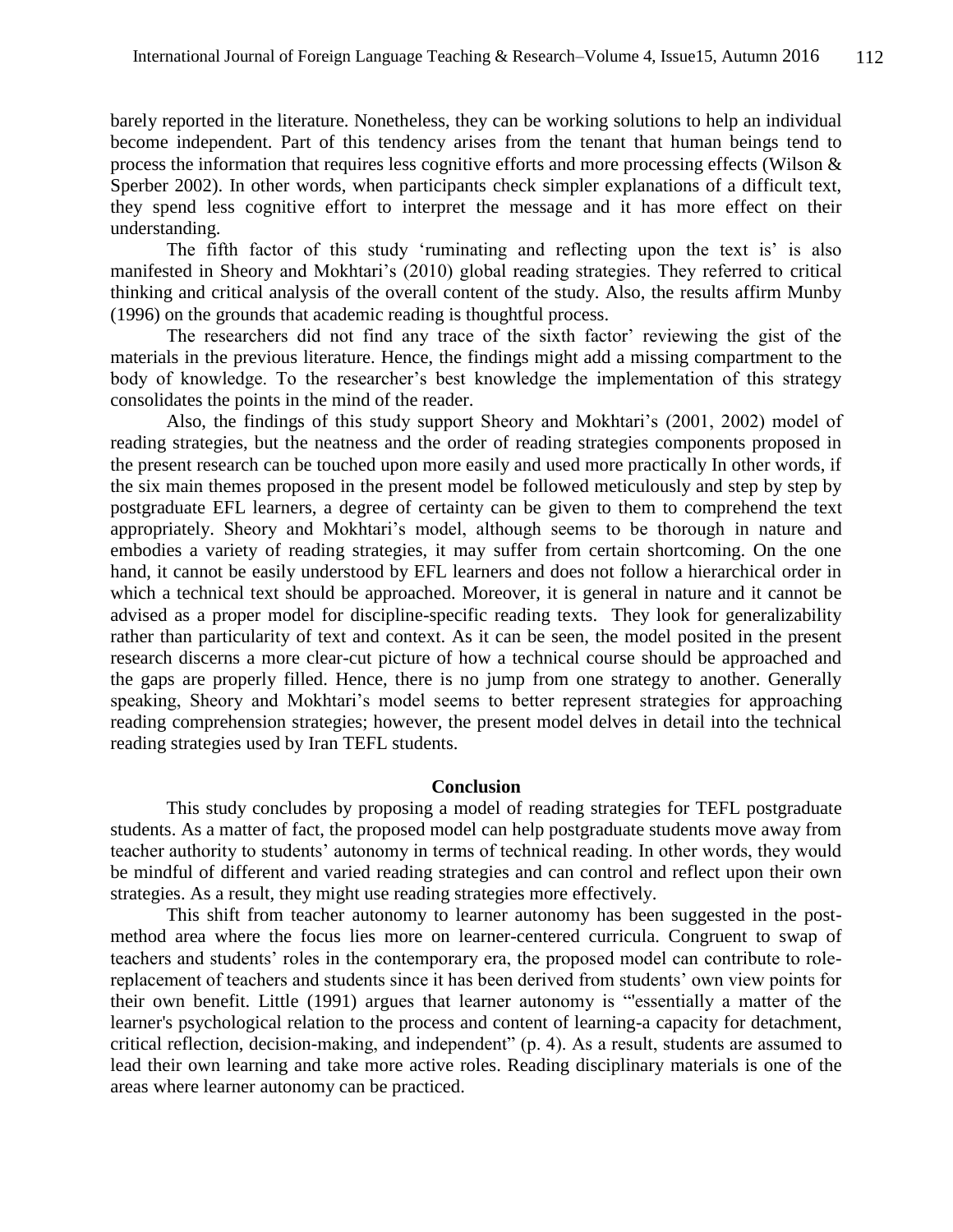Also, the results can be presented to freshman postgraduate students in a one-day workshop to make them aware of the designed model. In addition, the disciplinary model can be compared with the available models of reading strategies in the literature to underscore the nuances of discipline-specific reading strategies. The same can be included as a book chapter for study skills or even into teaching skills and components of language as an optional course in the syllabus of M.A program in TEFL.

Although the results of this study are limited to four universities where postgraduate students are taking courses in TEFL, as Greene and Caracelli (1989) suggest particularity instead of generalizability as the hallmark of qualitative studies, this study did not have any intention for generalizing the findings. This model, however, is at its outset, future studies of this type can quantize the proposed model and design a questionnaire based on the factors and categories of the present model and empirically test it with a large population of Iranian postgraduates students. Also, the proposed model can be experimentally trialed in an intervention program among TEFL postgraduate students where the researcher requires postgraduate students to brainstorm their perceived strategies using a think aloud protocol in the pretest. After instructing the proposed model with real technical texts in TEFL, students will take a posttest of reading strategy where they are supposed to use think aloud strategy. Finally, the results can show if the interventions of reading strategies has changed the initial strategy use of students.

### **References**

Akyel, A., & Erçetin, G. (2009). Hypermedia reading strategies employed by advanced learne of English. *System*, *37*(1), 136-152.

Anderson, N. J. (1991). Individual differences in strategy use in second language reading and testing. *The modern language journal*, *75*(4), 460-472.

Block, E. (1985). The comprehension strategies of second language readers. *TESOL quarterly*, 463-494.

Boonkongsaen, N., Sujinpram, N., & Verapreyagoon, J. (2016). English Reading Strategies Used by Thai Students with Different English Exposures from Different Educational Institutions. *ABAC Journal*, *36*(1), 48-68.

Charlene Yau, J. L. (2005). Two Mandarin readers in Taiwan: Characteristics of children with higher and lower reading proficiency levels. *Journal of Research in Reading*, *28*(2), 108- 124.

Chen, K. T. C., & Chen, S. C. L. (2015). The use of EFL reading strategies among high school students in Taiwan. *The Reading Matrix: An International Online Journal*, *15*(2), 156- 166.

Chou, M. H. (2013). Strategy use for reading English for general and specific academic purposes in testing and nontesting contexts. *Reading Research Quarterly*, *48*(2), 175-197.

Cohen, A.D. (1998) *Strategies in learning and using a second language*. London: Longman.

Cohen, A.D. (2006). The coming of age of research on test-taking strategies. *Language Assessment Quarterly*.

Corbin, J., & Strauss, A. (2014). *Basics of qualitative research: Techniques and procedures for developing grounded theory*. Sage publications.

Creswell, J. W., & Miller, D. L. (2000). Determining validity in qualitative inquiry. *Theory into practice*, *39*(3), 124-130.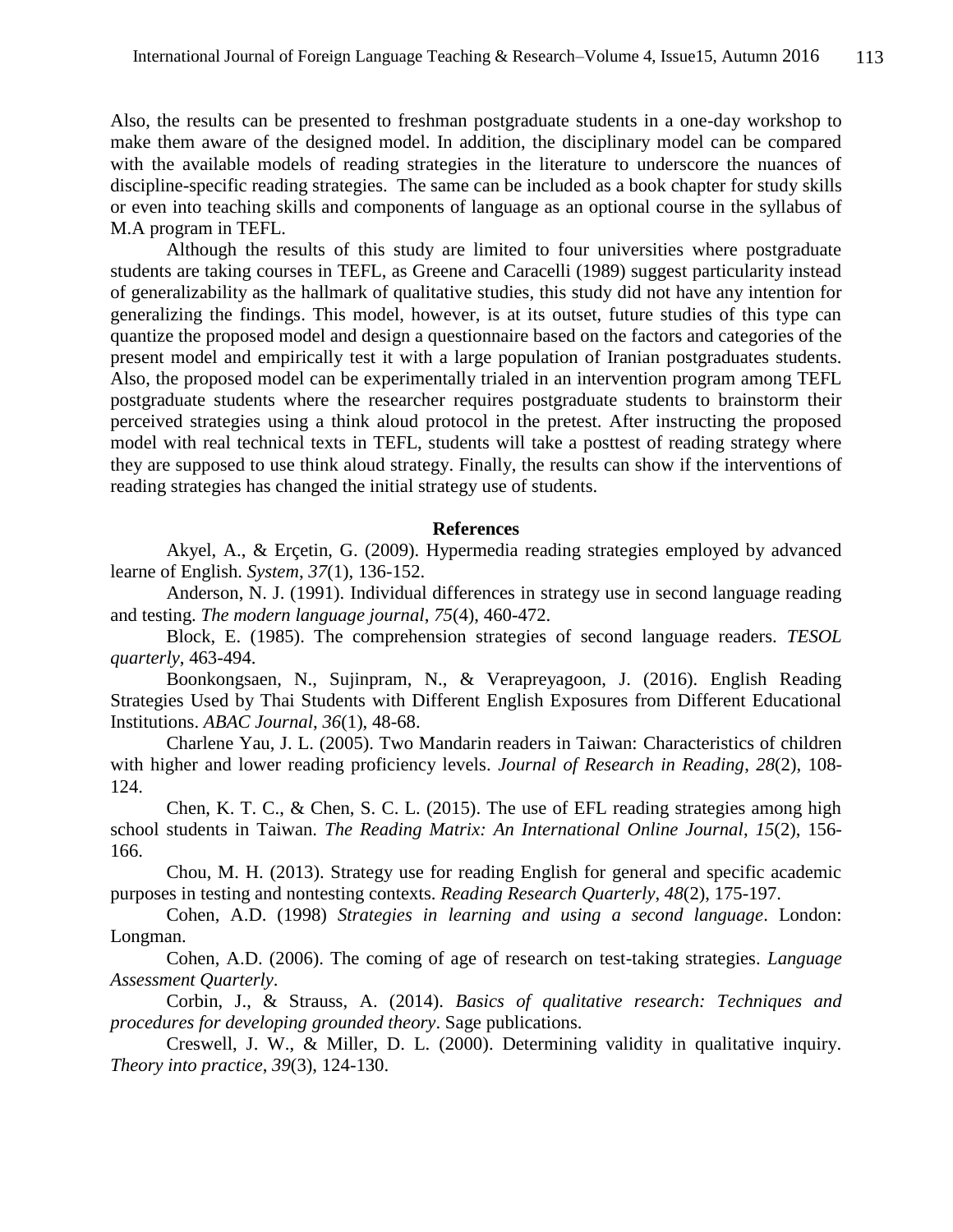Dabiri, A., Rashidi, N., Saadat, M., Sahragard, R., & Alimorad, Z. (2016). Textual and intertexual analysis of Iranian EFL undergraduates' types of English reading towards developing a careful reading framework. *Journal of Teaching Language Skills*, *7*(4), 29-55.

Technology-enhanced learning environment. *System*, *31*(3), 349-365.

Dudley-Evans, T., & St John, M. J. (1998). *Developments in English for specific purposes: A multi-disciplinary approach*. Cambridge university press.

Erickson, B. L., Peters, C. B., & Strommer, D. W. (2006). *Teaching first-year college students*. San Francisco, CA: Jossey-Bass.

Faizah, A. M. (2004). Adult learners characteristics and their academic reading strategies: A case study. Unpublished doctoral thesis. Bangi: Universiti Kebangsaan Malaysia.

Gibbs, G. R. (2007). Analysing Qualitative Data (Vol. 6). *Sase Publica-tions Limited, London*.

Grellet, F. (1981). *Developing reading skills: A practical guide to reading comprehension exercises*. Cambridge University Press.

Greaney, V., & Neuman, S. B. (1990). The functions of reading: A cross-cultural perspective. *Reading Research Quarterly*, 172-195

Hardin, V. B. (2001). Transfer and variation in cognitive reading strategies of Latino fourth-grade students in a late-exit bilingual program. *Bilingual Research Journal*, *25*(4), 539- 561.

Hosesfeld, C. (1977). A preliminary investigation of the reading strategies of successful and non- successful second language learners. System, 5, 110–123.

Hyland, K. (2006) *English for Academic Purposes: an advanced resource book*. London: Routledge

Jiménez, R. T., García, G. E., & Pearson, P. D. (1996). The reading strategies of bilingual Latina/o students who are successful English readers: Opportunities and obstacles. *Reading Research Quarterly*, *31*(1), 90-112.

Jordan, R. R. (1997). *English for academic purposes: A guide and resource book for teachers*. Cambridge University Press.

Kasemsap, B. & Lee, H.Y. (2015). The Reading Matrix: An International Online Journal, 15(2), pp. 101-117.

Leki, I. (2001). "A narrow thinking system": Nonnative-English-speaking students in group projects across the curriculum. *TESOL Quarterly*, *35*(1), 39-67.

Levine, A., Ferenz, O., & Reves, T. (2000). EFL academic reading and modern technology: How can we turn our students into independent critical readers. *TESL-EJ*, *4*(4), 1-9.

Li, S., & Munby, H. (1996). Metacognitive strategies in second language academic reading: A qualitative investigation. *English for specific purposes*, *15*(3), 199-216.

Little, D. (1991). *Learner Autonomy: Definitions, Issues and Problems 1*. Dublin: Authentik Language Learning Resources Ltd, Trinity College.

Miles, M. B., & Huberman, A. M. (1994). *Qualitative data analysis: A source book of new methods. Thousand Oaks, CA:* Sage.

McCracken, G. (1998). *[The Long Interview.](http://books.google.com/books?hl=en&lr=&id=3N01cl2gtoMC&oi=fnd&pg=PA3&sig=gscW2y1c4tgD4vVWNer_zOHz0U0&dq=the+ethnographic+interview&prev=http://scholar.google.com/scholar%3Fq%3Dthe%2Bethnographic%2Binterview%26num%3D100%26hl%3Den%26lr%3D)* Newbury Park, CA: Sage Publications.

Nakatani, Y., & Goh, C. (2000). A review of oral communication strategies: Focus on interactionist and psycholinguistic perspectives. *Language learner strategies*, *30*, 207-228.

Nasrollahi, M. A., Krishnasamy, P. K. N., & Noor, N. M. (2015). Process of implementing critical reading strategies in an Iranian EFL classroom: An action research. *International Education Studies, 8(*1), 9-16.